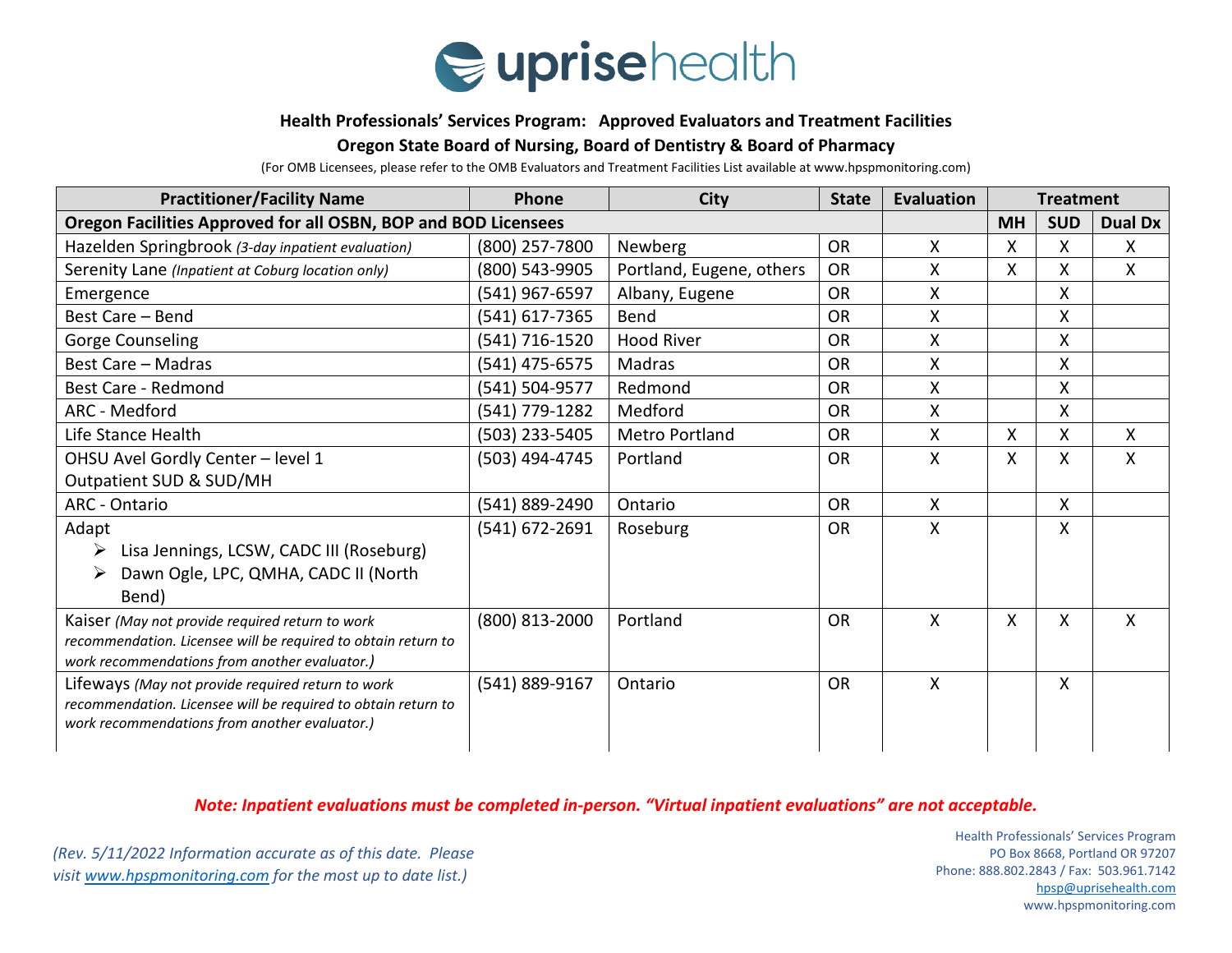

### **Health Professionals' Services Program: Approved Evaluators and Treatment Facilities**

## **Oregon State Board of Nursing, Board of Dentistry & Board of Pharmacy**

(For OMB Licensees, please refer to the OMB Evaluators and Treatment Facilities List available at www.hpspmonitoring.com)

| <b>Practitioner/Facility Name</b>                                    | Phone            | <b>City</b>               | <b>State</b> | <b>Evaluation</b> | <b>Treatment</b> |   |              |  |
|----------------------------------------------------------------------|------------------|---------------------------|--------------|-------------------|------------------|---|--------------|--|
| Lifeworks NW (May not provide required return to work                | (503) 645-9010   | <b>Metro Portland</b>     | <b>OR</b>    |                   | X                | X | $\mathsf{X}$ |  |
| recommendation. Licensee will be required to obtain return to        |                  |                           |              |                   |                  |   |              |  |
| work recommendations from another evaluator.)                        |                  |                           |              |                   |                  |   |              |  |
| Out of State Facilities Approved for all OSBN, BOP and BOD Licensees |                  |                           |              |                   |                  |   |              |  |
| Health for the Healer                                                | (205) 930-7680   | Birmingham                | <b>AL</b>    | X                 | Χ                |   |              |  |
| <b>Bradford Health Services</b>                                      | (205) 251-7753   | <b>Multiple Locations</b> | AL           | X                 |                  | X |              |  |
| <b>Talbott Recovery Campus</b>                                       | (800) 445-4232   | Atlanta                   | GA           | X                 |                  | X | $\mathsf{X}$ |  |
| Southworth Associates                                                | (208) 323-9555   | <b>Boise</b>              | ID           | X                 |                  |   |              |  |
| <b>Resurrection Behavioral Health</b>                                | (847) 493-3517   | Oak Park                  | IL           | X                 |                  | X |              |  |
| <b>Acumen Assessments</b>                                            | (785) 856-8218   | Lawrence                  | <b>KS</b>    | X                 | X.               |   |              |  |
| Professional Renewal Center                                          | (785) 842-9772   | Lawrence                  | <b>KS</b>    | X                 | X                |   |              |  |
| Pine Grove Professional Enhancement Program                          | (888) 574-4673   | Hattiesburg               | <b>MS</b>    | X                 |                  | X |              |  |
| <b>Recovery Ventures Corporation</b>                                 | (828) 686-0354   | <b>Black Mountain</b>     | <b>NC</b>    | X                 | X                |   |              |  |
| Sante Center for Healing                                             | (800) 258-4250   | Argyle                    | TX           | X                 | X.               |   |              |  |
| Las Vegas Recovery Center                                            | (702) 515-1374   | Las Vegas                 | <b>NV</b>    | X                 |                  | X | Chronic      |  |
|                                                                      |                  |                           |              |                   |                  |   | Pain         |  |
| Center for Professional Recovery (CPR)                               | (310) 633-4595   | Malibu                    | CA           | $\mathsf{X}$      |                  | Χ | X            |  |
| Veritus Medical (virtual evaluation)                                 | (646) 259-3172   | <b>New York</b>           | <b>NY</b>    | X                 |                  | X | $\mathsf{X}$ |  |
| UF Health Florida Recovery Center                                    | (855) 265-4372   | Gainesville               | <b>FL</b>    | $\mathsf{X}$      | X.               | X | X.           |  |
| CeDAR                                                                | (877) 999-0538   | Aurora                    | CO           |                   | Χ                | Χ | Χ            |  |
| The Menninger Clinic                                                 | (713) 275-5000   | Houston                   | <b>TX</b>    |                   | Χ                | Χ | X            |  |
| The Center for Professional Excellence                               | $(615)$ 837-2282 | Nashville                 | <b>TN</b>    |                   | X                | Χ | Χ            |  |

*Note: Inpatient evaluations must be completed in-person. "Virtual inpatient evaluations" are not acceptable.*

*(Rev. 5/11/2022 Information accurate as of this date. Please visit [www.hpspmonitoring.com](http://www.hpspmonitoring.com/) for the most up to date list.)* 

**Health Professionals' Services Program** PO Box 8668, Portland OR 97207 Phone: 888.802.2843 / Fax: 503.961.7142 [hpsp@uprisehealth.com](mailto:hpsp@uprisehealth.com) www.hpspmonitoring.com